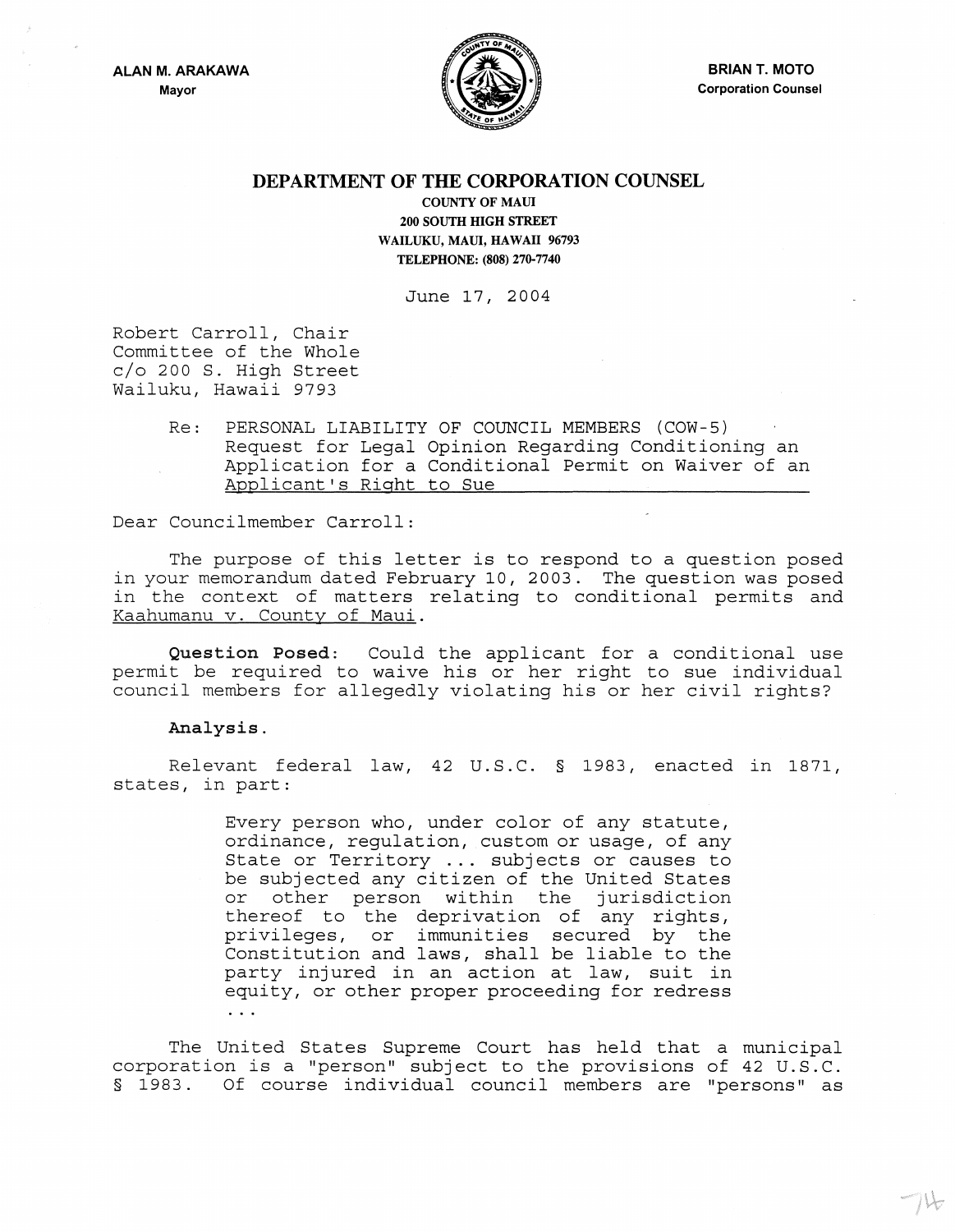Robert Carroll, Chair June 17, 2004 Page 2

well.<sup>1</sup> Individual council members are absolutely immune from suit when acting in their legislative capacity. However, absolute immunity does not apply to actions that are administrative or executive rather than legislative. In those instances, individual council members are subject to suit unless entitled to qualified immunity. 2

You have asked whether or not council members may avoid the potential for such individual liability by requiring an applicant to waive the right to sue individual council members pursuant to 42 U.S.C.  $\S$  1983.<sup>3</sup> We have not found controlling precedent that would answer your question definitively. In some cases the waiver of rights to obtain a benefit has been upheld by the courts, in other cases it has been overturned.

For example, as a condition of the benefit of employment, Federal employees give up their right to participate fully in political campaigns. 4 And students can be denied federal financial aid if they fail to register for the draft.<sup>5</sup>

On the other hand, there are situations where the government cannot condition benefits on the surrender of constitutional<br>rights. An out-of-state corporation cannot be required to An out-of-state corporation cannot be required to relinquish its right to access the federal court in order to do business. 6 And citizens cannot be required to sign a loyalty oath in order to obtain a tax exemption.<sup>7</sup>

 $1$ Monell v. Dep't of Social Services, 436 U.S. 658, 98 S. Ct. 2018, 56 L. Ed. 2d 611 (1978).

 $2$ Kaahumanu v. County of Maui, 315 F.3d 1215 (9<sup>th</sup> Cir. 2003).

 $3$ The applicant would not be asked to waive the right to sue the County of Maui, only the right to sue the individual council members.

<sup>4</sup>United States Civil Serv. Comm'n v. National Ass'n of Letter Carriers, 413 U.S. 548 (1973).

<sup>5</sup>Selective Serv. Sys. v. Minnesota Pub. Interest Research Group, 468 U.S. 841 (1984).

 $6$ Terral v. Burke Construction Co., 257 U.S. 529 (1922).

 $^7$ Speiser v. Randall, 357 U.S. 513, 529, 78 S. Ct. 1332, 1344, 2 L. Ed. 2d 1460 (1958)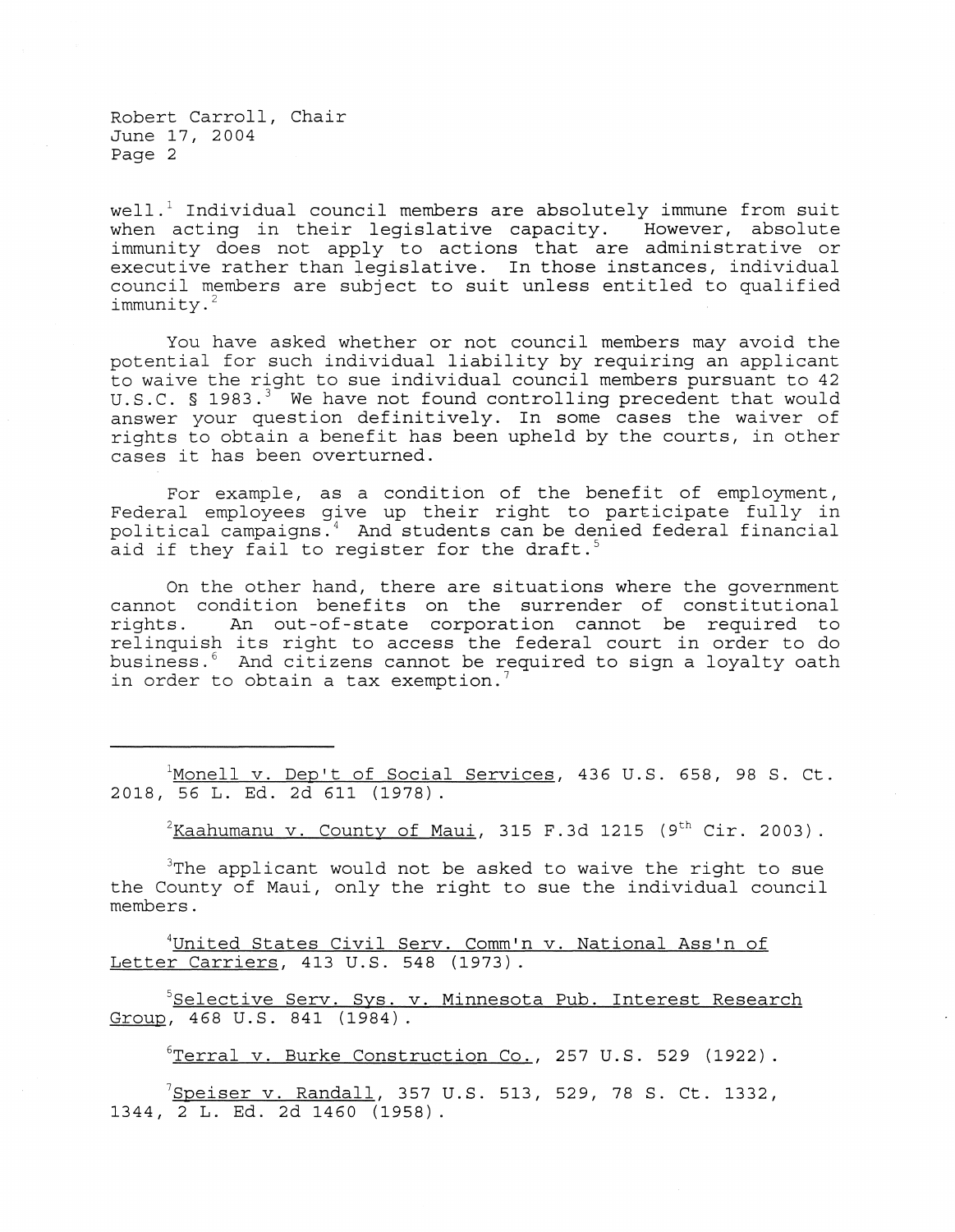Robert Carroll, Chair June 17, 2004 Page 3

In Ancheta v. Watada, 135 F. Supp.2d 1114 (D. Hawai'i 2001), a case involving a challenge to Hawaii's Code of Fair Campaign Practices, Judge Helen Gilmore of the U.S. District Court for the District of Hawai'i held that the State "cannot constitutionally force its candidates for public office to choose between alternate perils."<sup>8</sup> The Code provided that a candidate for public office who refused to sign a pledge of "fair campaign practices" would be placed on a list posted on the State of Hawaii Campaign Spending Commission's website. The Court held that this was tantamount to branding the candidate as a person who was unwilling to uphold "basic principles of decency, honesty and fair play." Thus, the court held, a candidate was required to choose between protected fair speech and his right to run for office. In other words, the State was conditioning the fundamental right to run for office on a waiver of the candidate's fundamental right to free speech. The Court acknowledged that constitutional rights can be waived, but emphasized that the waiver cannot be coerced.

The question you have posed presents a different situation because the right to apply for a conditional use permit is not a fundamental right. Nevertheless, Ancheta is instructive in that it points out that courts are reluctant to find a waiver of a constitutional right.

Some courts have decided cases involving the waiver of constitutional rights by using a balancing test. Essentially, the court weighs the importance of the relinquished right and balances that against the sum of the importance of the interest that the government is trying to protect and the benefit offered to the citizen in exchange for the waiver.

> First, the plaintiff must establish that a constitutional right is implicated; second, the plaintiff must demonstrate that the right is being impinged upon ...; third, ... the government must demonstrate the propriety of seeking a waiver of a constitutional right in light of both its legitimate interest in a waiver, if any, and the benefit to be conferred upon the adverse party.<sup>9</sup>

 ${}^{8}$ Ancheta v. Watada, 135 F. Supp.2d 1114 (D. Hawai'i 2001).

9Louisiana Pacific Corp. v. Beazer Materials & Services, Inc., 842 F. Supp. 1243, 1249-1250 (E.D. Cal. 1994).